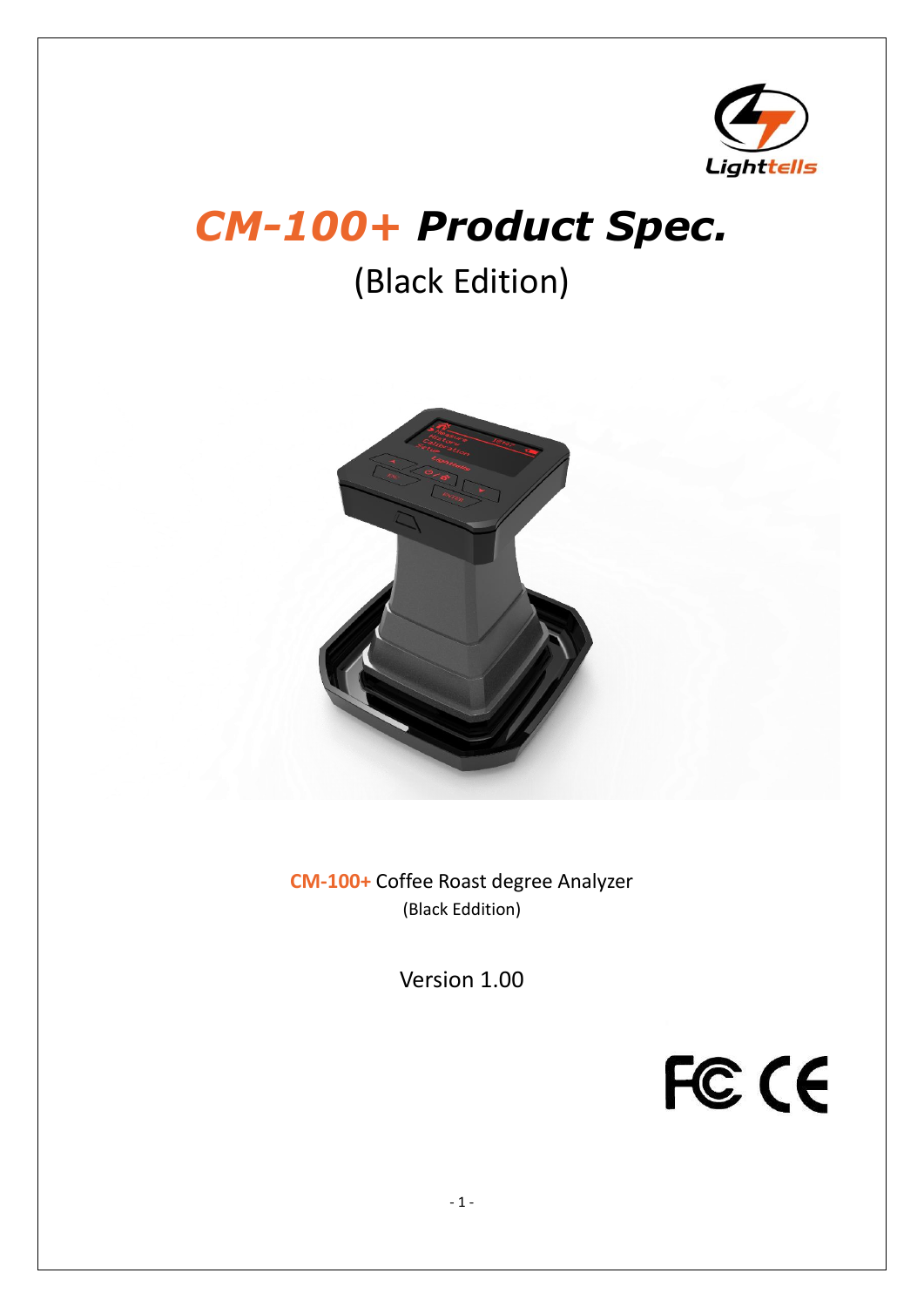

# *CM-100+ is a SCAA-Compliance Standard Instrument for Roast Level*

### *Cupping*

CM-100+ is one of the roast level analyzer approved by SCAA in the world which stands for a reliable, accurate instrument for measuring roasted coffee beans or ground bean.

Please visit SCAA website: [http://www.scaa.org/?page=resources&d=cupping](http://www.scaa.org/?page=resources&d=cupping-standards)[standards](http://www.scaa.org/?page=resources&d=cupping-standards) for detail information

## *Why do you need a Coffee Roast degree Analyzer?*

It is recommended to have a Coffee Roast degree Analyzer helping you classify roasting degree or the delta between whole bean and ground to get better understanding of the roasting curve and roasting result for better quality control to coffee roasting vendors, coffee shop owners or home roasters.

| <b>Features</b>                                                             |
|-----------------------------------------------------------------------------|
| 1. NIR photometer tells the caramelization from the coffee beans or ground. |
| 2. Same as Agtron measurements using "Gourmet" scale                        |
| 3. Roast degree measuring range $@$ Agtron number : $5 \sim 130$            |
| 4. Short warm-up time (1 min)                                               |
| 5. One touch quick measuring key                                            |
| 6. Long battery working hour (up to 6 hours of continuous use)              |
| 7. Support using while battery charging                                     |
| 8. Support Auto-power off setting                                           |
| 9. Stores up to 200 measurement results                                     |
| 10. Supports measurement results output to PC                               |